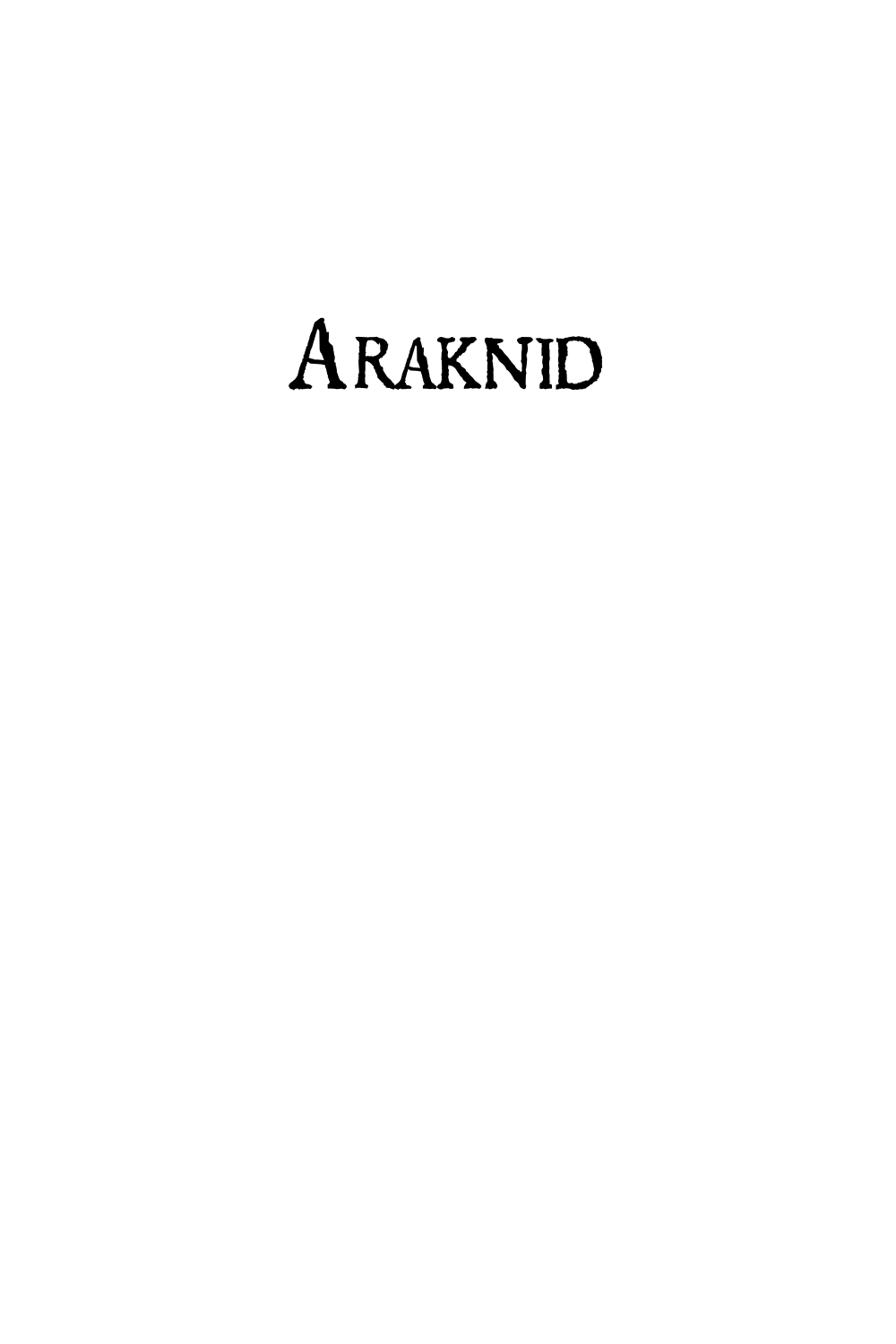### **Other Works by Christopher Andrews**

TRIUMVIRATE SERIES

*Pandora's Game The Darkness Within* (collection) *Of Wolf and Man* (Bronze IPPY winner for Horror)

# *PARANORMALS SERIES*

*Paranormals Paranormals: We Are Not Alone*

## NOVELIZATIONS

*Dream Parlor Hamlet: Prince of Denmark Night of the Living Dead Macbeth*

### **SCREENPLAYS**

*Thirst Dream Parlor* (written with Jonathan Lawrence) *Mistake Vale Todo/Anything Goes* (written with Roberto Estrella)

> WEB SERIES *Duet*

VIDEO GAMES *Bankjob*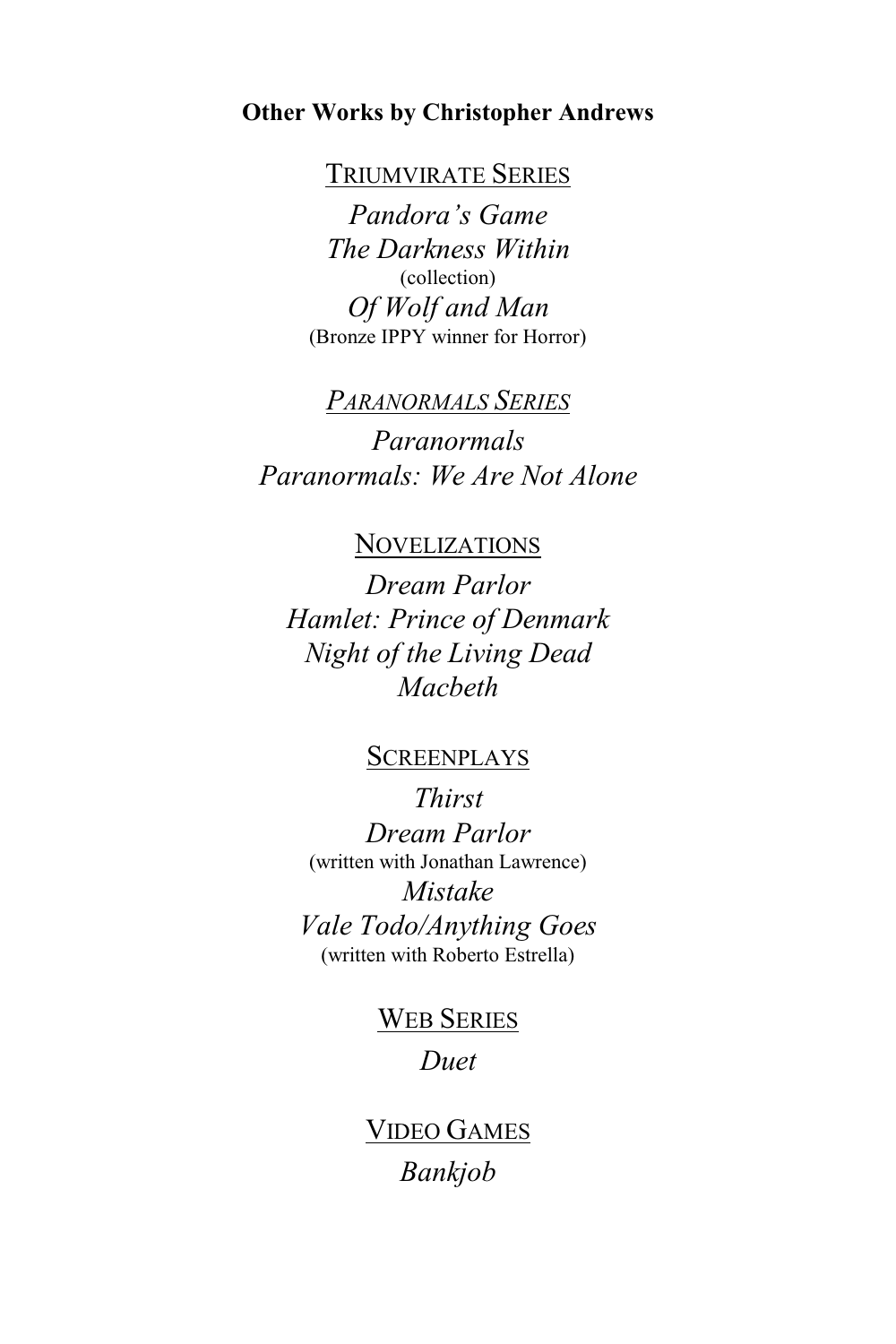# Araknid

A *Triumvirate* Novel by CHRISTOPHER ANDREWS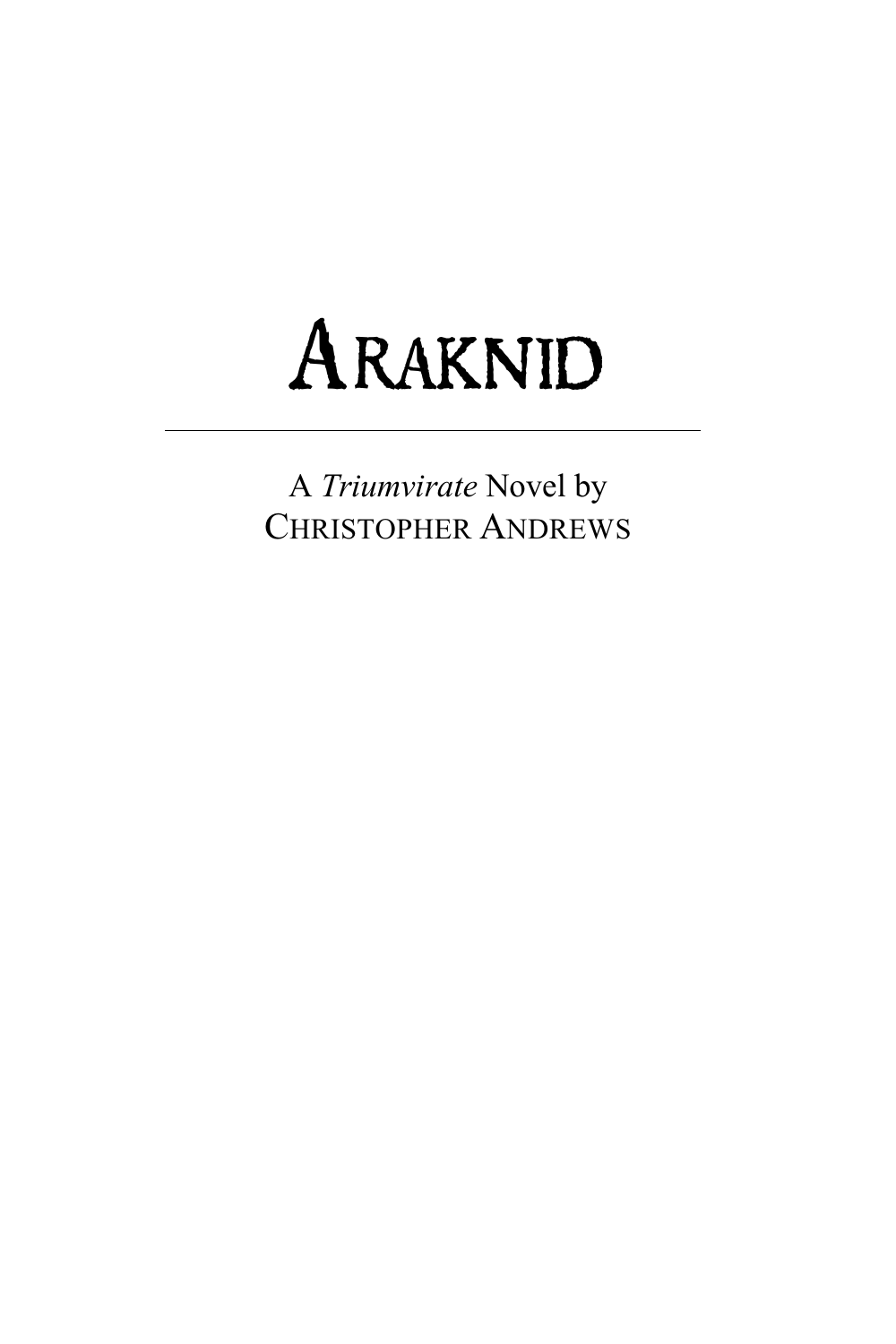Copyright © 2017 by Christopher Andrews

Araknid

ISBN Number: Hardcover #978-0-9824882-8-7

Cover art copyright © 2017 by Daniele Serra

All rights reserved. No part of this book may be reproduced or transmitted in any form or by any means electronic or mechanical, including photocopying, recording, or by any information storage and retrieval system, without permission in writing from the copyright owner.

This is a work of fiction. Names, characters, places, and incidents are either the product of the creator's imagination or are used fictitiously, and any resemblance to any actual persons, living or dead, events, or locales is entirely coincidental.

This book was printed in the United States of America.

Rising Star Visionary Press hardcover edition: November, 2017

**A Rising Star Visionary Press book for extra copies please contact by e-mail at risingstarvisionarypress@earthlink.net or send by regular mail to Rising Star Visionary Press Copies Department P O Box 9226 Fountain Valley, CA 92728-9226**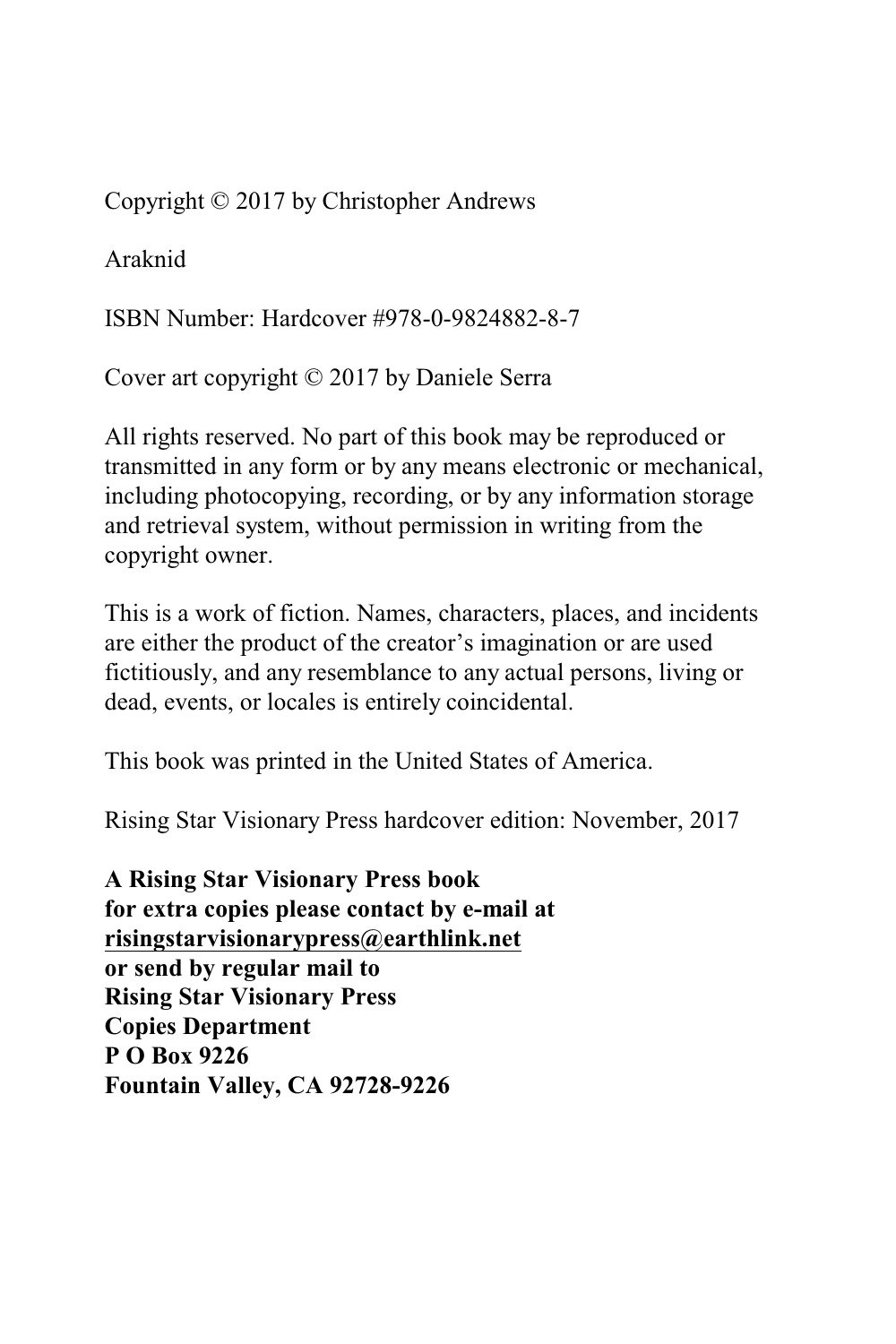# Thank you, as always, to my wife, editor, and Imzadi, *Yvonne Isaak-Andrews*, for her boundless love, feedback, and support.

Thank you to my friend, and now colleague, *Daniele Serra*, for the fantastic job he did on the cover art.

And thank you to my daughter, *Arianna Kristina Andrews*, for bidding farewell each morning on her way to school with the words, "Work on your book as hard as you can!"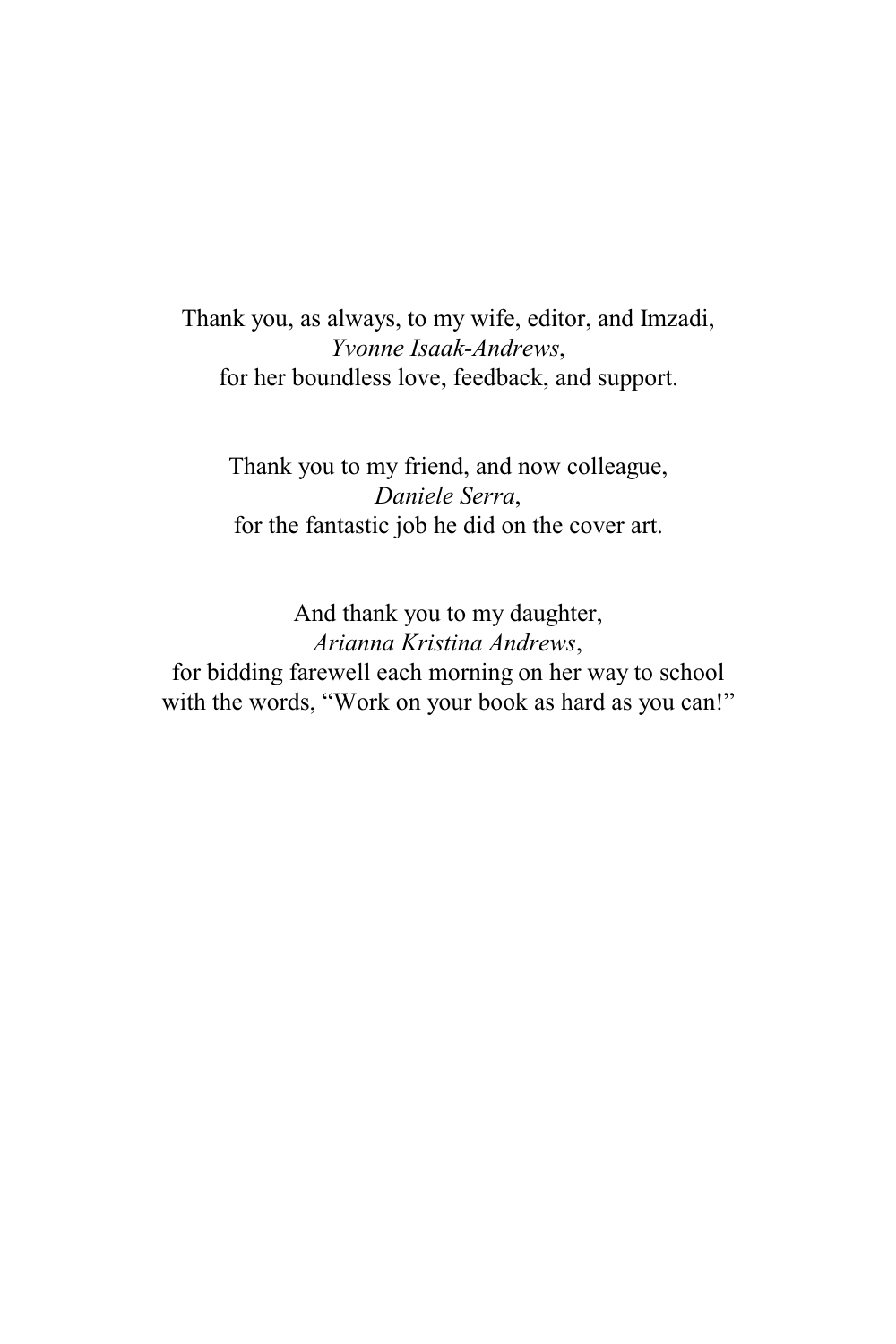The following story takes place approximately four months after the events depicted in *Of Wolf and Man*.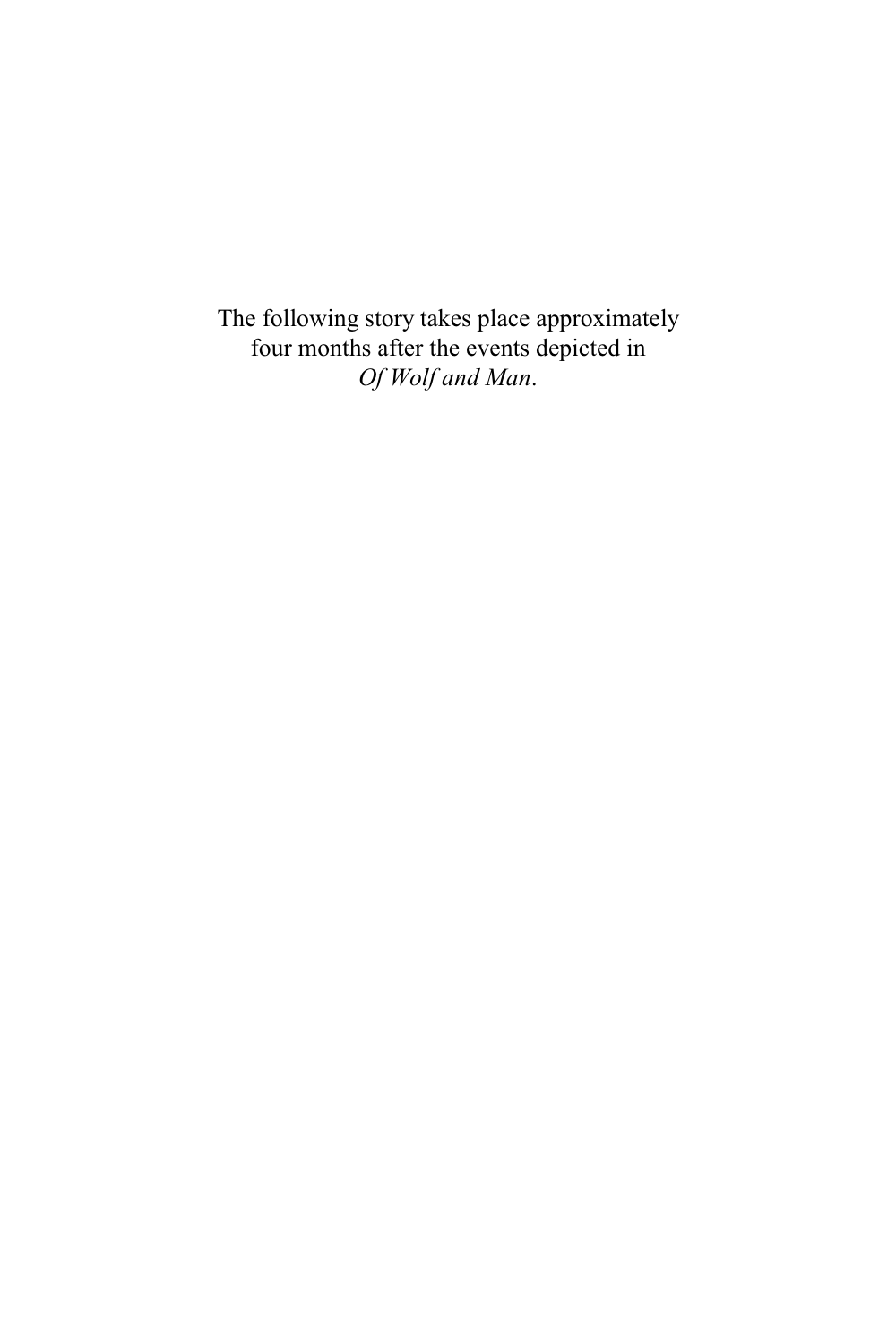*She'll never see it coming,* Mitch congratulated himself as he poured the wine. *They never do.*

Mitchell Gamall — "Mitchell" to his clients; "Mitch" to his friends, and to the women he seduced — made a decent living as a photographer. He was quite proud of this fact, as the Los Angeles area often seemed to have more "photographers" peddling their work than wannabe actresses who begged their services. Not that Mitch was above such proclivities, of course; that's why he was Mitch tonight.

Step One: Get the tasty young ladies into his pad, cater to and/or exploit their insecurities, take a few photos to demonstrate that he really could make them look good. And start the whole process by getting them to take a sip of wine, just a sip or two, so that they would relax. He always bought the good wines, too; the better to cover the taste of his special additive of self-brewed GHB.

Step Two: Once the augmented wine loosens them up, resume taking photos. Said photos become increasingly erotic, but still elegant enough to pass muster as their acting headshots and on their websites. And apply more augmented wine.

Step Three: Once they were completely out of it ... fuck the shit out of them.

Of course, the camera never stopped; that was key. Because when the surprisingly few figured out what had happened to them and started making noise about it, he would reveal the unexpurgated galley of their session — making it clear that if they didn't *stop* making noise, said gallery would find its way online, where anyone and everyone could enjoy it.

The noise stopped then, every time. Such was the beautiful,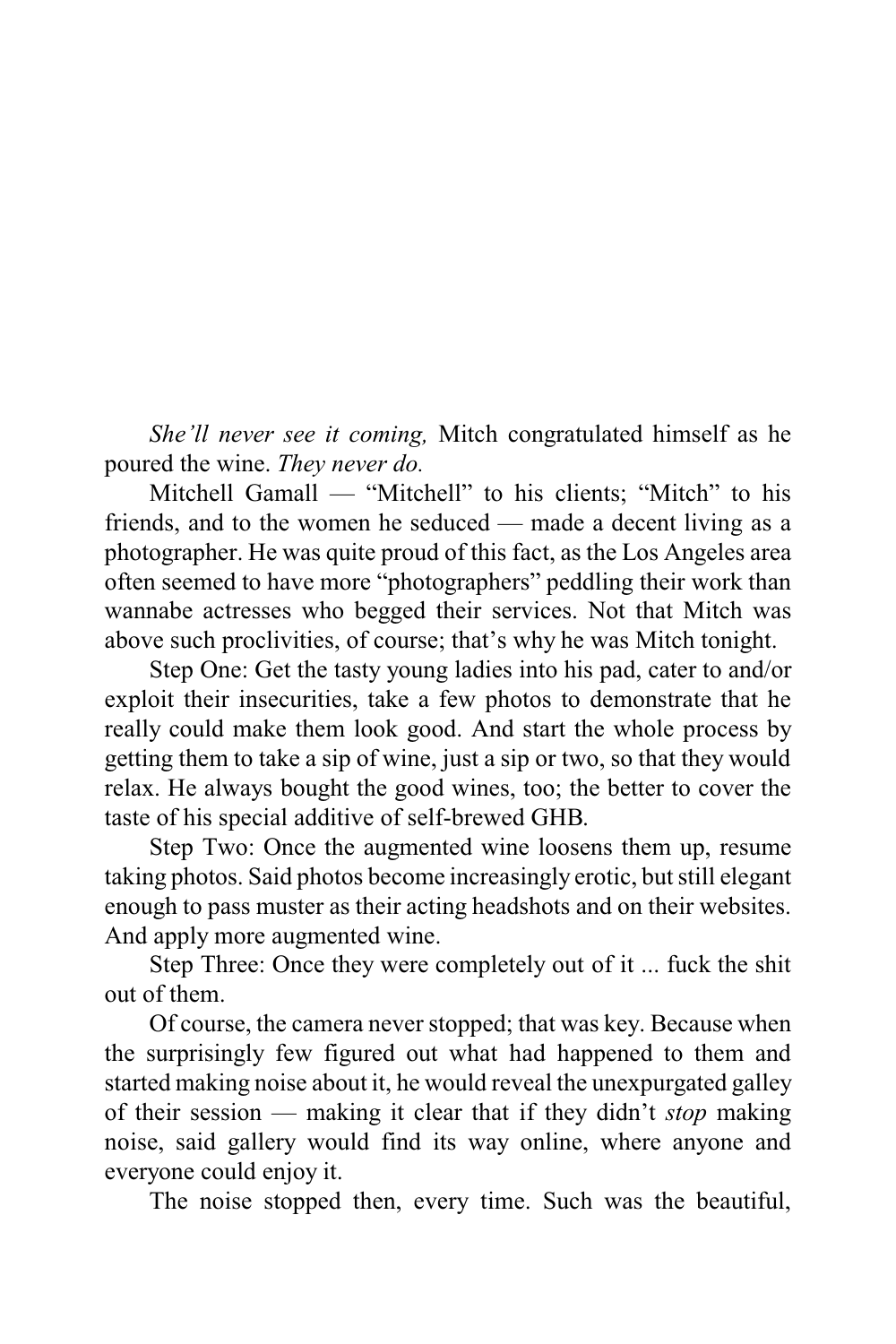terrible power of the World Wide Web.

His latest acquisition was due to arrive in a few minutes. She had moved into the apartment building across from his a few months ago, but to be honest, he hadn't really noticed her at first — a bit too homely, too short, too frumpy ... scarcely enough to show up on his radar.

Then, one morning, they bumped into each other at the local coffee shop.

Mitch had been nursing a mild hangover from a private session the night before — he never sampled the augmented wine, of course, but that didn't mean he couldn't have a few drinks as the evening progressed — but a legitimate gig today forced him out of bed. He grabbed a muffin with his espresso and sat down for a quick breakfast while he thumbed through his phone. When a woman approached and mumbled a request to share his table, he barely registered her presence as he gestured for her to help herself.

A minute of silence later, he heard another short mumble, which he belatedly absorbed had been the word, "Hello."

Looking up, he realized it was his new neighbor, and that she wasn't quite as homely as he'd first thought; beneath that long, drabbrunette hair, oversized nose, and dowdy sundress, she might prove fuckable after all. This was enough to curtail his usual perchance of avoiding conversations with people while hungover.

They didn't chat long. She proved so shy, he was surprised she had initiated the conversation at all. And she was a real space case, mumbling about focusing her qi to build confidence — he bit his tongue against the comment, "Honey, it's not working" — and experimenting with self-hypnosis toward the same goal. The real pay dirt came just as he was excusing himself to leave: She was hoping for some new portraits of herself — to focus her qi upon, you see — and she had heard that he was a photographer ...

*There it is.* He turned his discerning eye upon her once more and, finally, decided that maybe she was worth his time after all.

Besides, sometimes the ugly ones work harder.

So Mitch handed over his business card and told her to shoot him an email.

It later occurred to him that he'd never asked for her name, but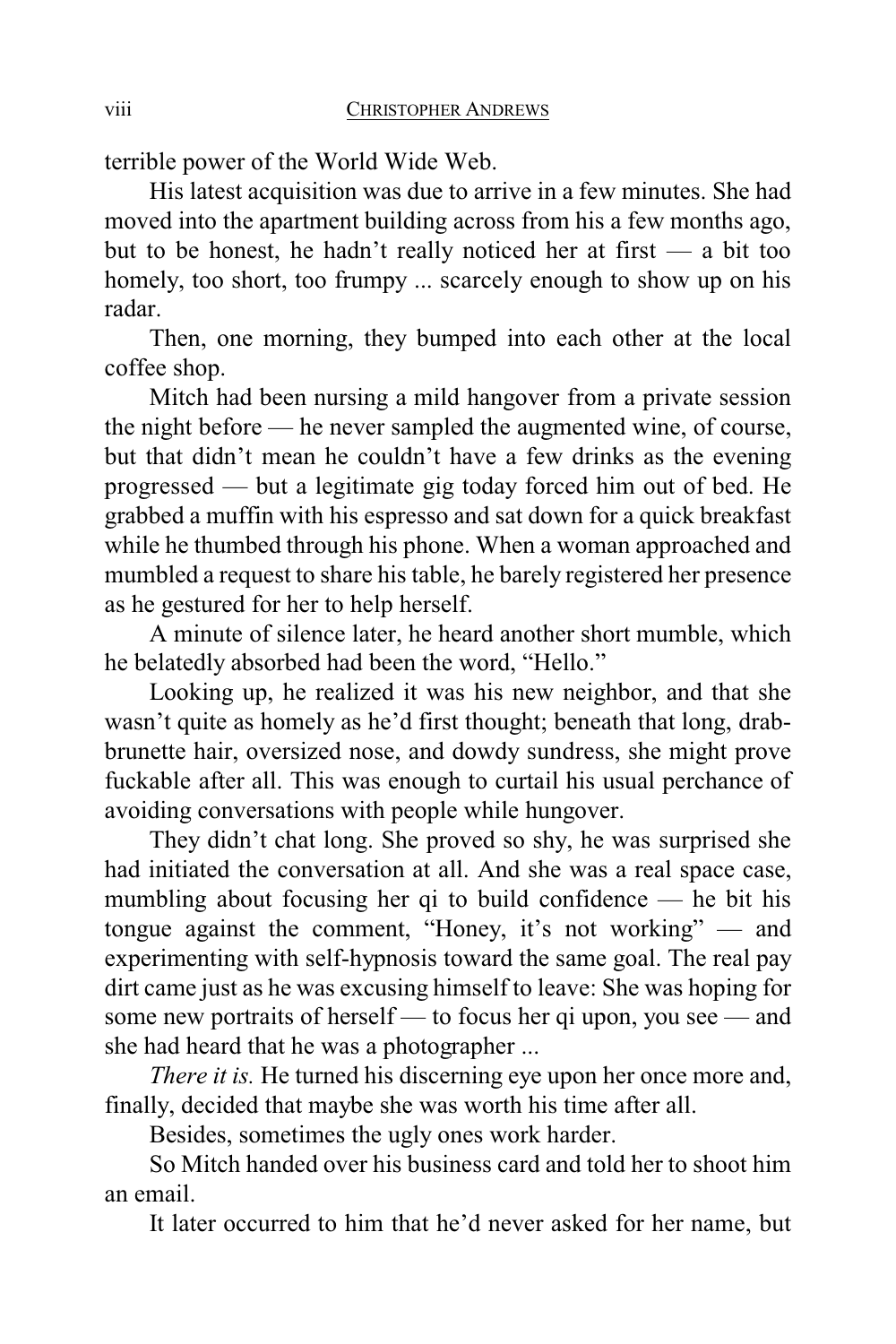#### ARAKNID ix

that didn't matter; *if* she focused her qi long enough to email, he'd figure it out then. But after a few weeks, he stopped catching glimpses of her as they came and went, and he forgot all about her.

And then, to his surprise, she emailed him after all.

"Summer" turned out to be her name — which prompted a laugh; she was the least "Summer" girl he'd ever decided to bang — and she was due to arrive at his place any minute now.

Finished mixing his augmented wine, Mitch set about tweaking his photography lights. He preferred to start his shoots a bit earlier in the evening, with the setting sun's radiance caressing its way through his oversized windows. That way, he'd have a nice selection of natural and artificial lighting to choose from. Regardless of his ultimate intentions, he always approached his work with a serious eye. More than once, even his more lecherous sessions had provided some solid shots that he, and his subjects, were quite proud of; he doubted that would be the case with Summer, but one never knew.

But, for God only knew what reason, Summer had been strangely adamant about scheduling this gig after sundown, so like it or not ...

A quiet knock at the door brought a smile to his face.

Showtime.

"Come on in!" he called, making a deliberate display of adjusting a final light ...

... except she didn't come in. She just knocked again.

"It's open!" he called. "Come on in!"

She knocked yet again.

*What the fuck?* he wondered, then made his way across the studio. *Whatever. Maybe she's plain looking* and *hard of hearing.*

Mitch opened the door ... and his jaw dropped.

Summer stood before him, looking far less "drab" — hell, she was fucking hot*.* Had he really been indecisive about *this* sweet little number?

Funny thing was, Mitch couldn't articulate exactly what was so different about her. Her nose was still too big for her face, and though this shirt-&-skirt were markedly better than the frumpy thing she'd worn that morning in the coffee shop, she could still use a wardrobe makeover. Maybe it was her hair? She had definitely darkened it, and it suited her ... or, wait. *Had* she darkened it? Or was her skin just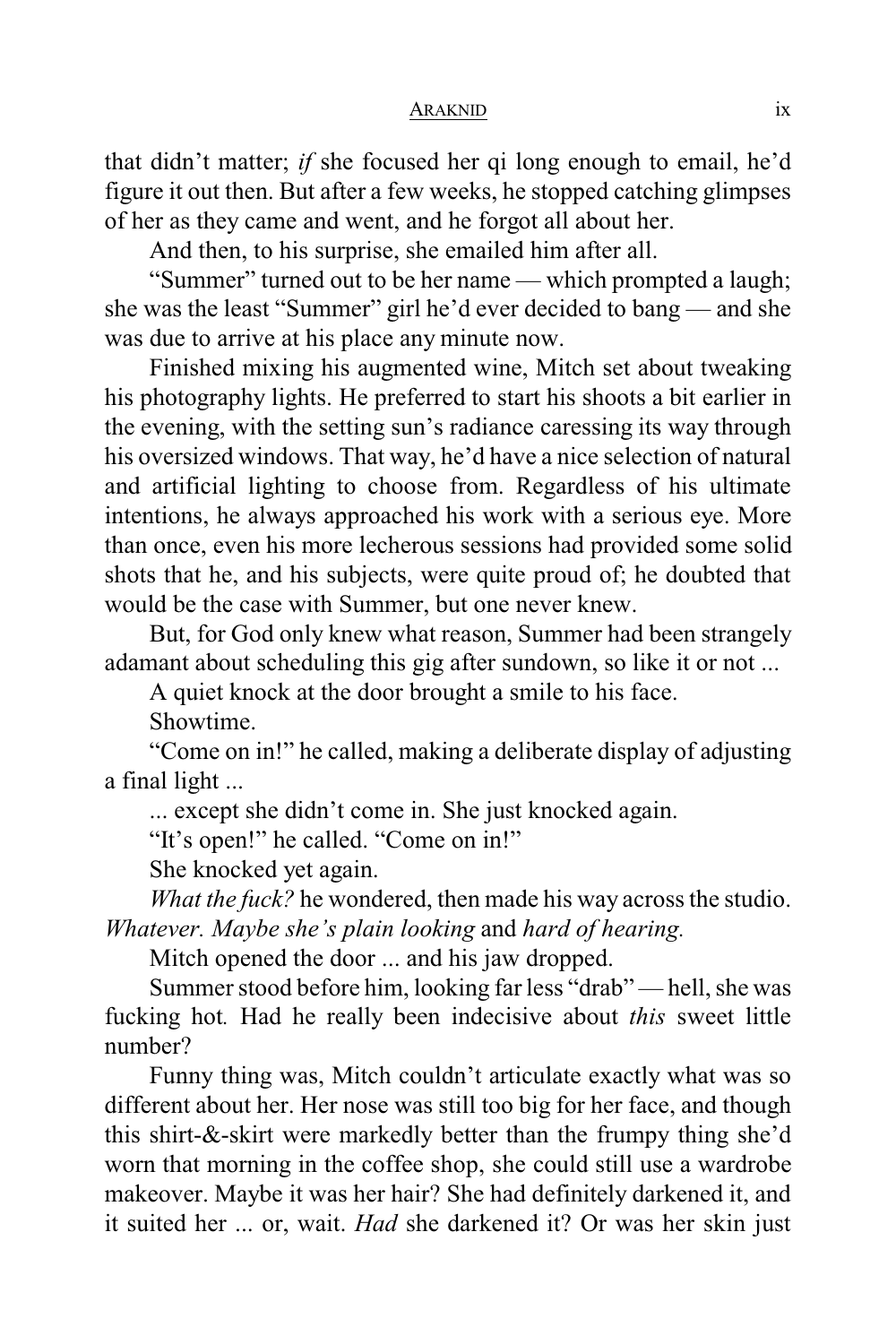paler than he recalled? Yeah, he thought that was it. Either way, she looked better. A lot better.

Summer still wasn't a "summer," but she would've made a perfect *Autumn*.

And then Mitch realized that he had just been staring at her for several long seconds, like a fuckin' amateur.

"Hi," he managed to say, also like a fuckin' amateur.

Summer offered him a closed-lip smile. And Mitch returned it with a grin that he could feel looked dorky as hell.

*C'mon, Mitch! Get your head back in the fuckin' game! Do you wanna bang this bitch or not?*

But it was Summer who spoke next. "I'm still new at this," she said, and her voice wasn't nearly as reticent as before; it also struck him as far more melodic. "I'm not sure if I need you to invite me in or not."

That statement was just odd enough to snap Mitch out of it. He scraped together enough dominance to respond with a sarcastic, "That's what most people mean when they shout 'Come on in' from across the room."

She smiled again, but said nothing and remained where she was.

"Ooookay. Summer, would you please come inside so I can close the damn door?"

*Don't overdo it now, Mitch. Get back in the game, take charge, but don't run her off.*

Summer finally got her ass inside, and he led her over to where his lights were set up, the large, cleared-out living room that doubled as his studio. "You can set your purse ..." he started to say, until he realized that she wasn't carrying one, or anything at all — not even a makeup bag. This chick clearly was not acclimated to life in Los Angeles yet. Where had she moved from? He didn't remember, and didn't really care.

Summer took her place center stage without being asked. Her shoulders were back and her head was held high; not at all like their meeting in the coffee shop, and not exactly conducive to his ultimate goal.

"Just relax," he told her as he made his way around his two primary lights — he was going to have to make more adjustments for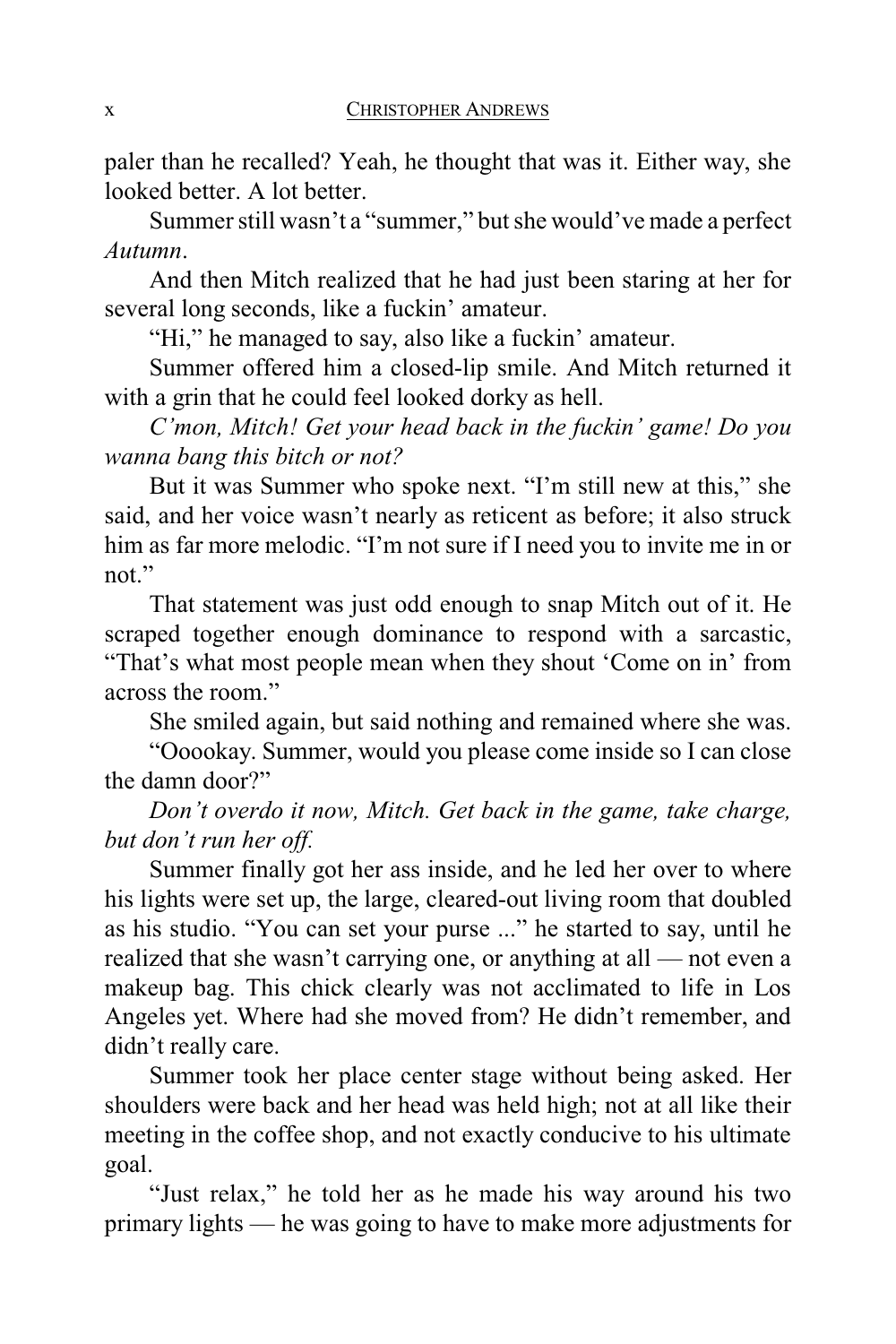#### ARAKNID xi

that pale skin. He gestured toward her augmented beverage. "Why don't you have a sip of wine first?"

"No, thank you."

*Doesn't touch up her makeup* and *doesn't drink? She's not gonna last out here*. Out loud, he said, "You should try it — it'll help you unwind, make for more natural, candid shots." When she still didn't pick up the glass, he added with a smile, "It's a very good Cabernet Sauvignon."

Amusement played across Summer's face, and she said, "I never drink ... wine." This made her giggle for some reason. Mitch got the feeling she was quoting something; it sounded familiar.

*Whatever. Maybe I won't need it with this little weirdo.*

"All right then, Summer," he conceded as he stepped behind his camera. "Let's start by having you open up that top button and ... let's have you face this C-stand right here ... good ..."

As soon as he started shooting, Mitch slipped into the zone, forgetting his ulterior intentions — well, at least setting them aside for the moment. He knew some photographers who studied the digital display after every shot, but Mitch preferred to lose himself in the optical viewfinder and do his perusing in segments.

Summer surprised him once again with how tranquil she was; all that self-hypnosis stuff must've actually been working for her. He was forced to admit that, as a model, she was a natural; he liked how well, how easily, she took his direction. Maybe he really wouldn't need the wine after all. To help things along, though, he opened a button on his own shirt — he did pushups every day, so what the hell, right?

The minutes stretched on as the shots stacked up. He reached the point where he would normally ask her to switch into her next clothing choice, but since she hadn't brought a damn thing with her, he didn't bother — he just asked her to undo another button, which she did without hesitation, in spite of the fact that she wasn't wearing a bra. He snapped a handful of chest-favoring closeups, then stepped back to collect his thoughts.

Summer waited, that close-lipped smile looking more and more sultry to Mitch's appreciative eye. Speaking of eyes, hers were glistening in a peculiar way. He couldn't put his finger on what exactly it was, but he snapped another couple of shots, this time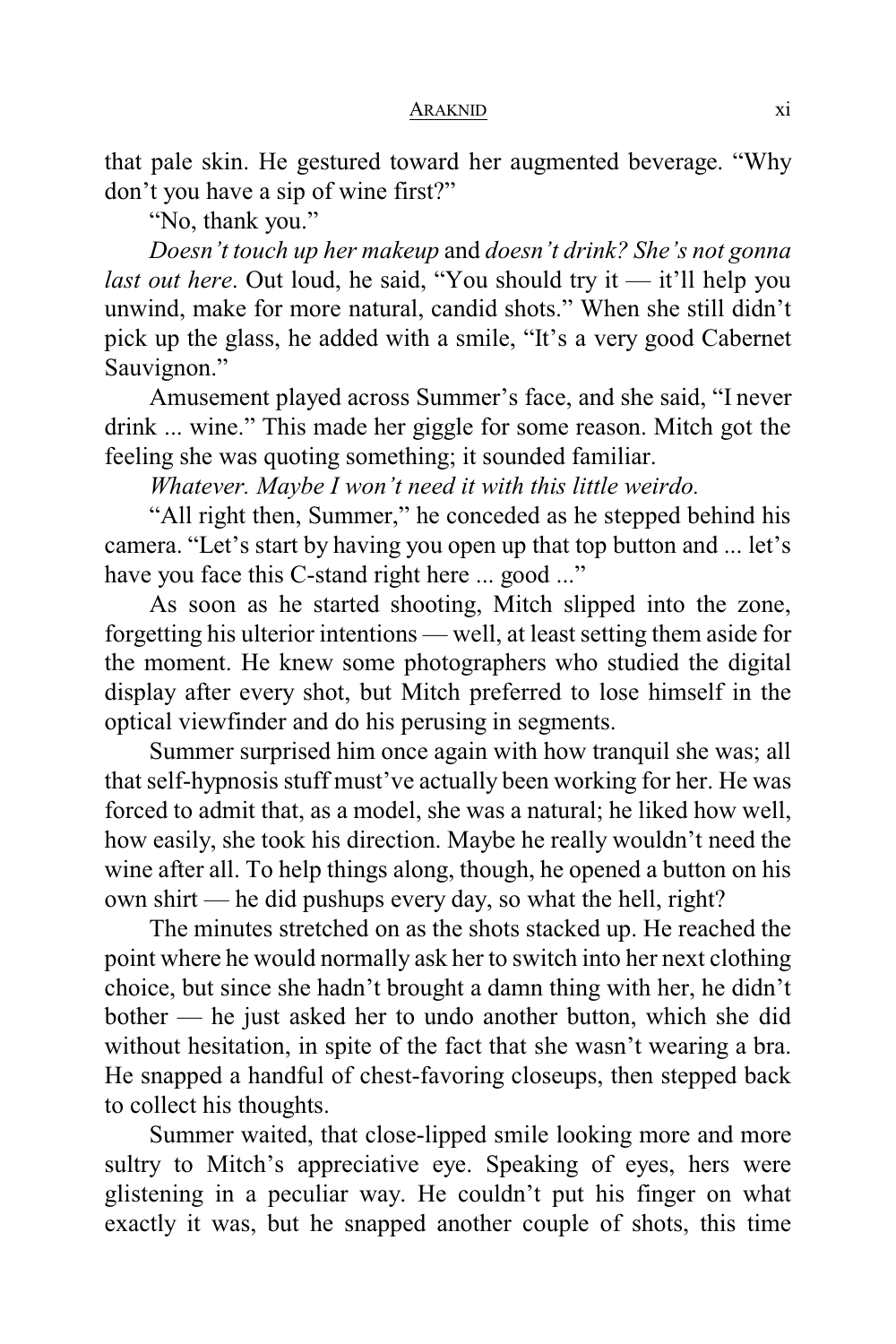focusing more on her face ...

Without prompting, Summer undid yet another shirt button, leaving only the bottom two still connected. Was she trying to pull his lens back down, or just draw him in?

*Yeah, I'm definitely not gonna need the wine.*

And yet, as he met her gaze once more, he felt almost dizzy. What was *with* him tonight, anyway?

"All right," he declared, rallying to take charge. "You just stay right where you are, little lady, while I look over what we've got so far."

She nodded, her eyes still shining with what he thought must be excitement. What else could it be, right? It should've given him a hard-on ... but instead, he felt the faintest shudder of uneasiness.

Turning away from her — and feeling strangely relieved to do so — he stepped over to his laptop and called up tonight's folder. Or he meant to, anyway; instead of getting his first shot of Summer, all that popped up was a blank photo of the backdrop, a test shot he didn't recall doing. Huffing with impatience at himself, he clicked over to the next photo ...

And the next. And the next. What the fuck?

All he kept getting were more empties of the backdrop. Did he accidentally leave it on continuous shooting mode like an idiot? No, that didn't make sense, because the backdrop kept shifting in every shot, as with the minor adjustments he would've made while shooting Summer.

"Everything all right?" she asked, and her tone smacked of teasing. It irritated him.

"Everything's fine," he told her, not quite snapping. "Don't you worry your pretty little head. I'm just ... checkin' the shots, that's all."

"Do we need to take them again?"

He ground his teeth, because he was guessing that maybe they did. Something had to be wrong with the camera; there was no other explanation. And he had been so fixated on tonight's post-curricular activities, he hadn't bothered charging his backup-camera's batteries. What was he supposed to do now, use his phone's camera? He had to do something — he needed his safety net in place if he was going to bone this chick. Or did he? She sure as hell wasn't acting shy at all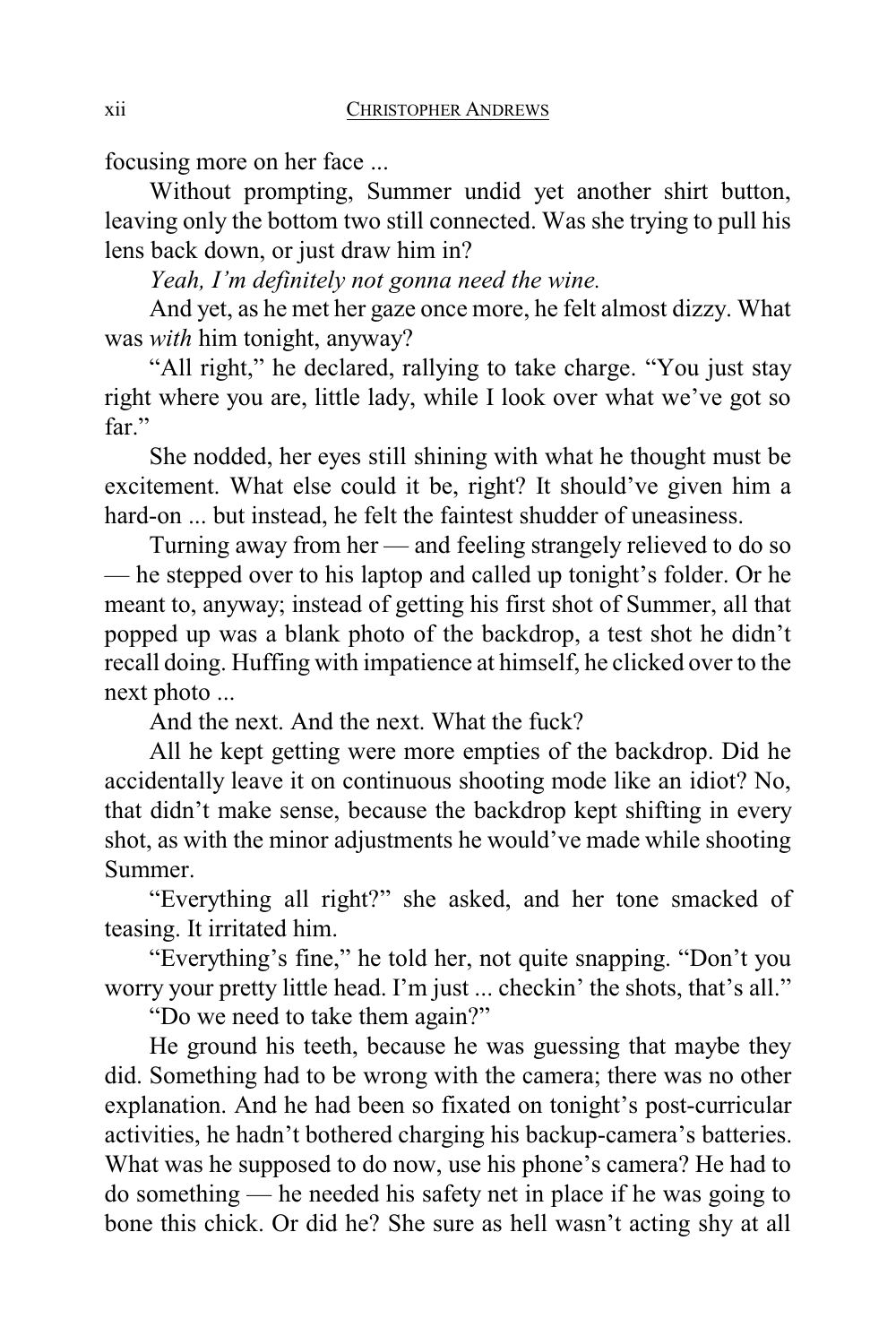#### ARAKNID xiii

tonight.

*But wait a minute,* he told himself, sitting down before the computer. *Stop thinkin' with your dick for a second.* Something really weird was going on here, something that didn't make any sense. If his camera had a glitch so bad that Summer wasn't showing up in the photos, then why could he still see the backdrop so clearly? If the edges of the frame were aligned right—

Mitch glanced up and nearly jumped out of his skin. Summer had crossed the room and planted herself just beyond his laptop. How the fuck had he not heard her coming? For that matter, how the fuck had he not *seen* her coming in his peripheral vision?

"I asked if we need to take the pictures again," she stated, staring at him with a light smirk upon her red lips and those rich, green eyes. Had her eyes always been so emerald? Weren't they a mundane hazelgreen even when he first opened the door?

"I ..." was all he managed to get out.

Summer reached out and pushed the laptop closed; Mitch jumped again when it shut with a loud *snap*, and hated himself for doing so. What was happening here ...?

"Let's not worry about the pictures," she told him, leaning forward. He could feel a fevered heat coming off her, but her face wasn't flushed. "I think we both know that's not why I'm here tonight."

"B-but ..." he stammered like a moron, "your, uh, your qi portrait...?"

Summer giggled, flashing pointy little teeth. "Oh, Mitch, I'm impressed! I didn't think you'd bother remembering that." Pushing the laptop aside, she moved around toward his side of the table and parked one ass cheek on the edge, then leaned in to loom over him. "I didn't think you cared about *anything* Isaid. Not that I blame you. I was such a loser when we first met. I was so intimidated by how good looking you were, I just prattled on and on." She rolled her alluring, unnerving green eyes. "But let me tell you a secret ..."

She leaned further forward, her braless tits practically hanging out. But for the first time since before puberty, Mitch didn't feel any urge to touch breasts so close to him.

"I'm *not* a loser now. Not anymore."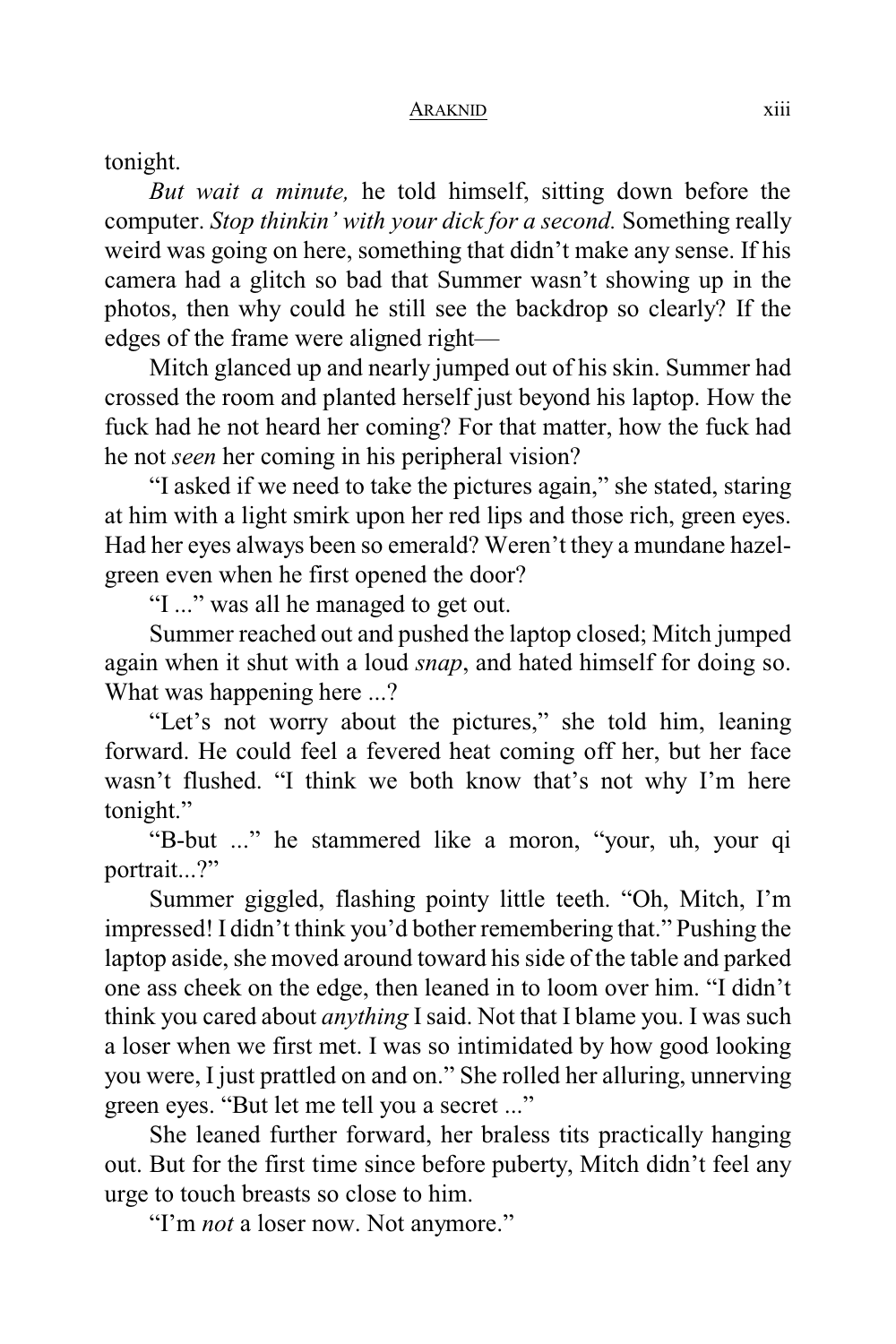Mitch yearned to run away from her, and he didn't understand why.

"I had a plan for this," Summer told him as she reached out with one finger and probed into the open collar of his shirt. "It was a whole seduction thing. I'd let you feel in charge, then *I'd* take charge, get you in your bedroom and give you a nice surprise." She chuckled at that, her eyes practically luminescing. Her finger stroked upward now, coming to rest underneath his chin. "But you know what ...?"

Mitch grunted something akin to "What?" as he made an impotent effort to pull back.

Summer snagged his chin between her thumb and finger. "I've decided to skip all that and go straight to the surprise." She leaned all the way in, her loose tits brushing against him — her nipples felt, not just erect, but strangely sharp — as she whispered into his ear, "Because I'm hungry."

Mitch couldn't say anything. Hell, he was having trouble breathing. His heartbeat pounded in his ears.

Summer pulled back to reveal glistening eyes that had gone completely solid green, with no white showing at all. And Mitch found his voice.

He started to scream.

Summer shifted the hand that was holding his chin and thumped his throat. That's all she did — thump him with one finger — but it felt like she had karate-chopped his Adam's apple back into his spine. He gagged and struggled for air, thrashing up from his chair on instinct.

Summer snickered and shoved him down hard enough to topple the chair over backward. When he struck the floor, any residual oxygen in his lungs took flight.

Before he could move an inch, Summer was on top of him, sitting on his belly with her knees pinning his shoulders. Mitch had a vague recollection of heat coming off her just seconds ago, but now her flesh radiated cold straight through his shirt.

Summer grumbled with a playful pout, her tone suggesting nothing more than she might have chipped a fingernail, "I wanted to drag this out, I really did. I was going to take you to bed, then turn on you right before you came — to see how long you could keep it up as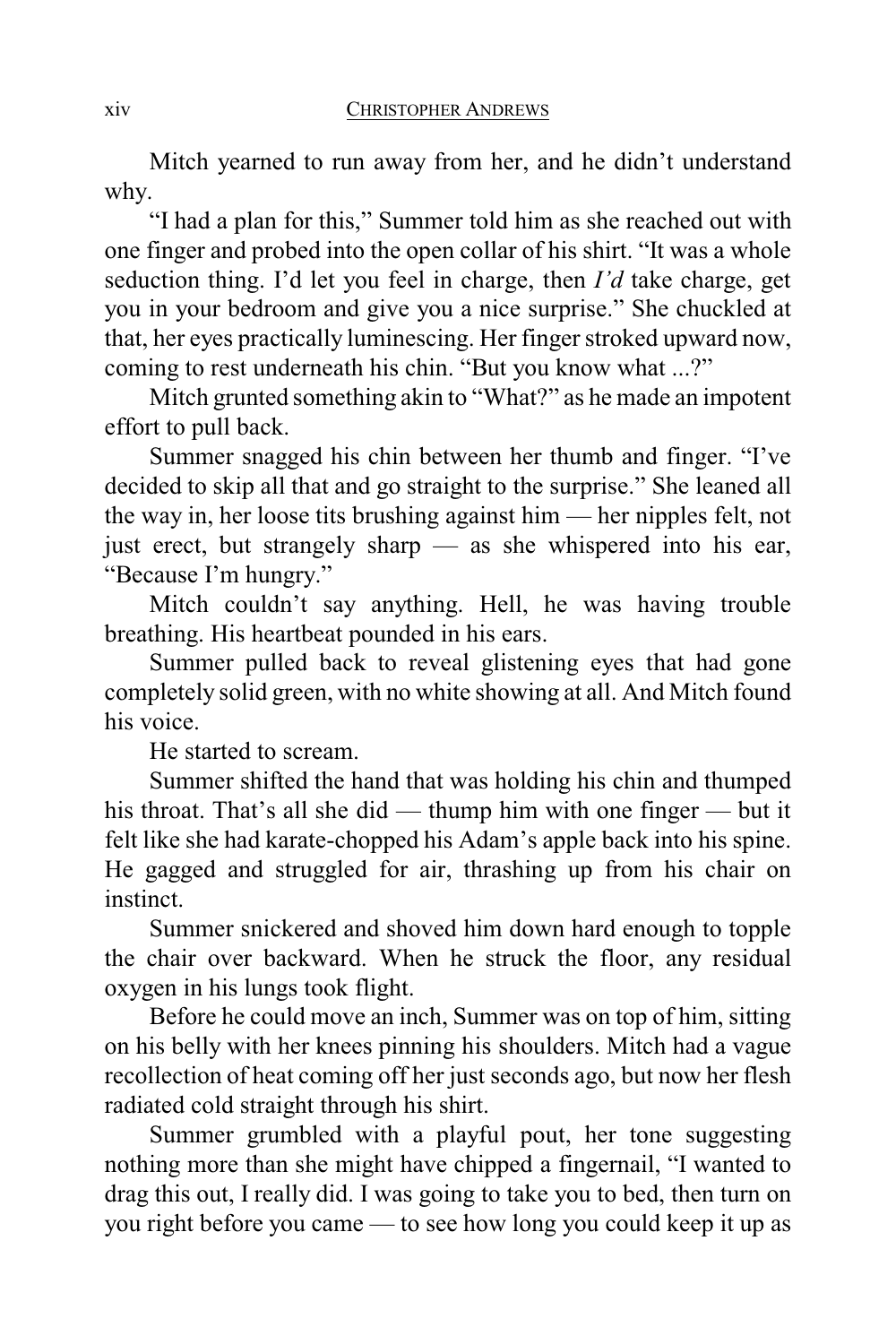#### ARAKNID xv

I sucked the blood right out of you." She sighed, then offered an apologetic shrug and a big smile that showed two rows of nothing but fangs. "But, like I said: I'm new at this. Maybe I'll be able to hold back longer next time."

Mitch caught almost none of her speech. His vision was fading out as he pissed his pants, and he wondered why he'd been such an asshole his whole life.

Summer bent over him, her features distorting further, becoming more bestial. Even her voice was deeper and rougher as she singsonged, "Bye-bye, Mitchy!"

*Mama ...* he whispered in his mind.

Then a blast of wind swept over Mitch, as though the window had blown open in the middle of a hurricane. Except it was over in an instant, and Summer was no longer on top of him.

A loud crash drew his still-dim vision to the left. Summer was sprawled on the floor against the wall, a large dent concaved right into the drywall above her. She shook her head as though dazed, and it pleased Mitch to see it. But what the fuck just happened?

Summer looked up and past him, and her emerald eyes widened. She looked less human than ever, but he was still able to read shock — and fear? — on her gnarled face.

"No," she growled. Then rage overtook everything else, and she sprang into a crouch so fast it was nothing but a blur. "*No!*"

Mitch managed to draw a tight breath, which triggered strained coughing. Summer ignored him as she leaped toward his apartment door.

She didn't make it. Mitch continued coughing uncontrollably, so he couldn't see exactly what occurred. All he caught was what appeared to be an ivory mist shooting past him, slamming her into the wall once more, and then his spasms turned into retching, and his eyes closed against his will.

When he finished vomiting, Mitch drew a slow, deep, painful breath. Throat abused inside and out, he desperatelywanted something to drink, would've drunk almost anything put before him — even the augmented wine. But even more than that, he wanted to know where the fuck Summer was and whether or not he was safe.

Lifting his head, which felt enormous and doughy, he cast about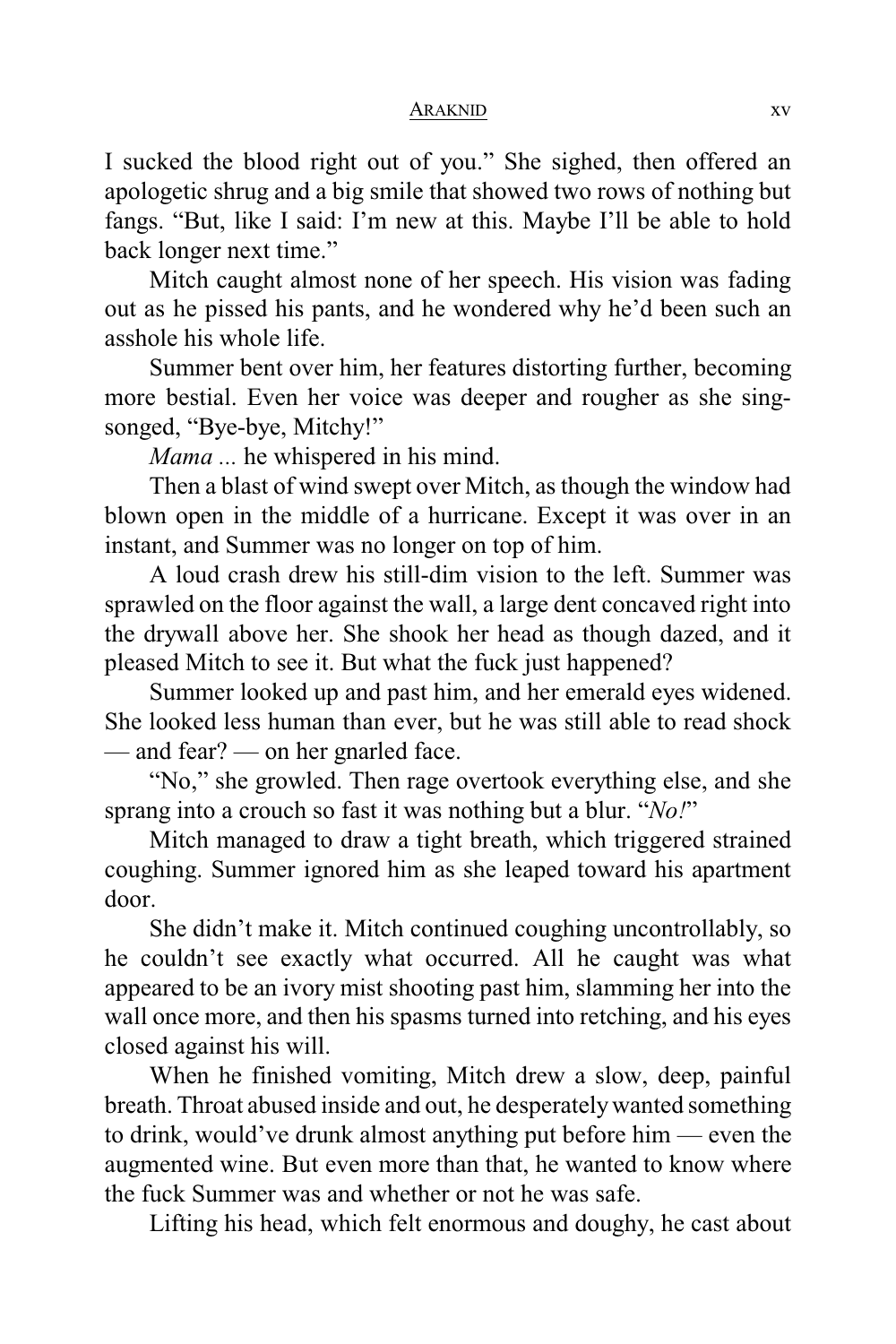the room. To his surprise, almost everything was in its proper place, and this somehow offended him — after the experience he'd just had, shouldn't his whole apartment be in shambles? That would compliment the disarray that was his current state of mind.

*... Summer's glistening eyes had gone completely green* ...

Mitch shuddered, a pathetic whine escaping his maltreated throat, and looked around more frantically.

He finally located Summer, but what he saw didn't make much sense. She was halfway to the door, pinned to the wall by the ivory mist; she was struggling but could not break free. Her creepy-ass eyes were wild with fear now, her voice muffled by the mist over her mouth. And a man wearing a trench coat stood over her, his back to Mitch.

But now that his vision had cleared, Mitch realized that it was not "mist" covering Summer's body. It was ... well, he wasn't exactly sure what it was, but he thought it might be some sort of ... webbing?

The man standing over Summer hunkered down before her; her struggles grew so fierce that the wall around her began to split and crack, but she still could not free herself.

*Serves the freaky bitch right!* Mitch thought, but his nerves were still on high alert, his skin crawling and his instincts screaming at him to run! The problem was, Summer and this stranger were between him and the door, and he wasn't thrilled with the idea of getting any closer to them than absolutely necessary.

But whoever the stranger was, Summer seemed terrified of him, so that made him one of the good guys, right?

"Hey, man ..." Mitch began, but his voice was so croaky he had to cough more, which hurt like hell. When he could, he spoke louder, "Hey ... thanks, man ... for, uh ..."

The stranger had been reaching toward Summer, his fingers wriggling toward her belly — long, skinny fingers, Mitch's photographer's eye noted; *arachnodactyly*, "spider fingers," a term he only knew from his brief foray into shooting hand models. When Mitch spoke up, however, the man paused. His head cocked to one side, as though uncertain as to where the sound had come from; Mitch could only see wiry black hair over the shoulders of his filthy trench coat, the coat of a homeless man.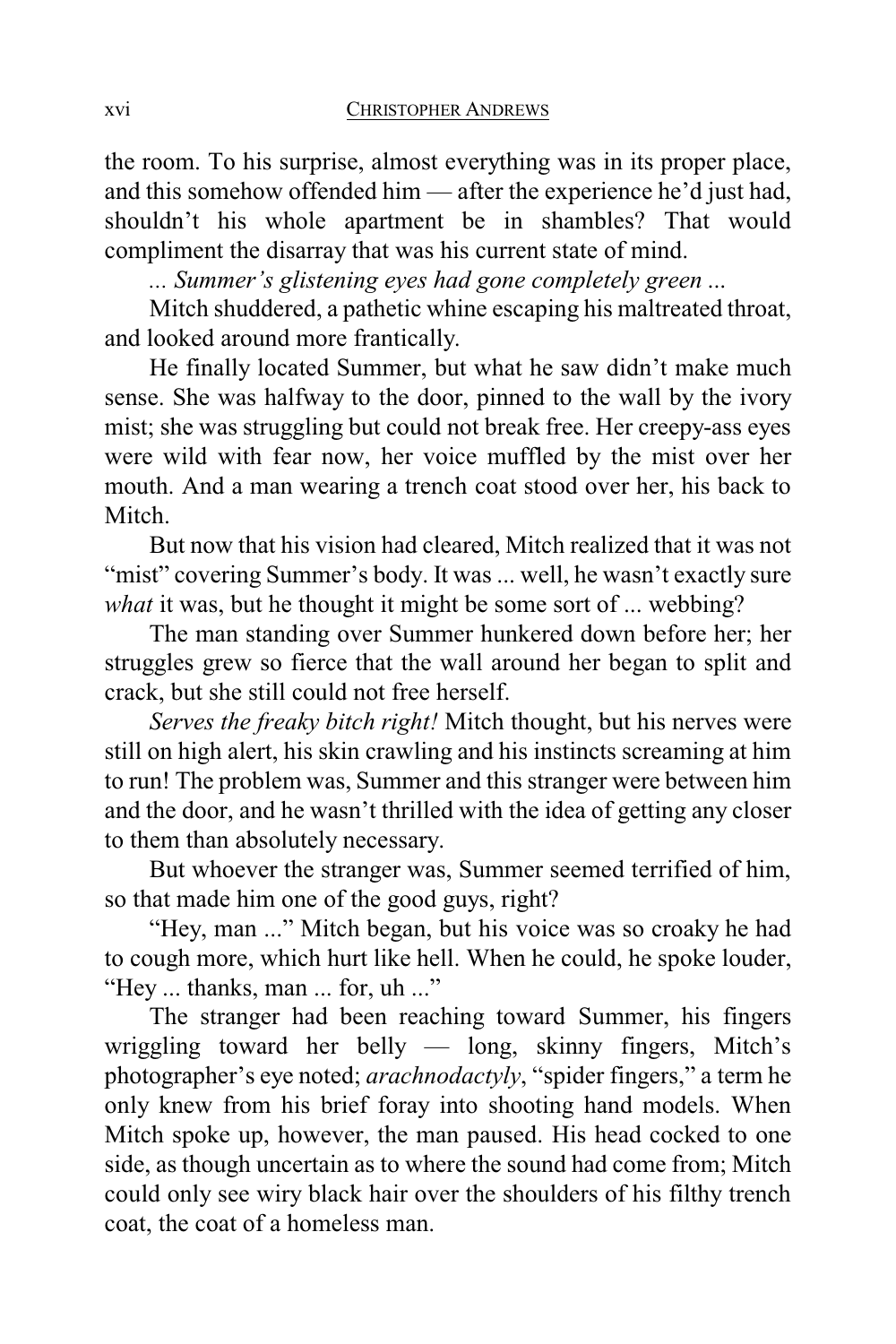ARAKNID xvii

Mitch wished he had not spoken. Where had this guy come from? Why did he show up when he did? How did he get in here? And, more importantly, how had he *stopped* whatever the fuck Summer was?

Mitch knew he wasn't ready to walk yet, let alone run, so he settled for scooting backward, away from his unwanted guests ...

Moving was a mistake. Whereas his coughing and vomiting had evidently been ignored, and his voice had seemed to only confuse the stranger, the second Mitch started his clumsy retreat, the man leaped back to his feet and spun around. His large, black, unblinking eyes pinned Mitch with their malevolent glare.

That is, the man's two *biggest* eyes did. The six smaller ones, three arcing around the larger one on each side, were too small for Mitch to read. That, plus he was equally distracted by the two gargantuan teeth that dominated the lower half of the man's inhuman face.

Taken as a whole, that face was just too much to process. Not that Mitch tried. He was too busy screaming, and this time shitting his pants.

The stranger apparently did not like the screaming. He held open his dirty coat, exposing a mottled torso covered with thick, spiny hairs and four additional, undersized arms reminiscent of a Tyrannosaurus Rex's. A stream of that ivory webbing shot out from somewhere below where a man's belly button should be, crossing the room and coating Mitch's face.

Mitch kept trying to scream, even as he smothered, because the webbing had missed his left eye, and he saw the spider-thing coming for him ...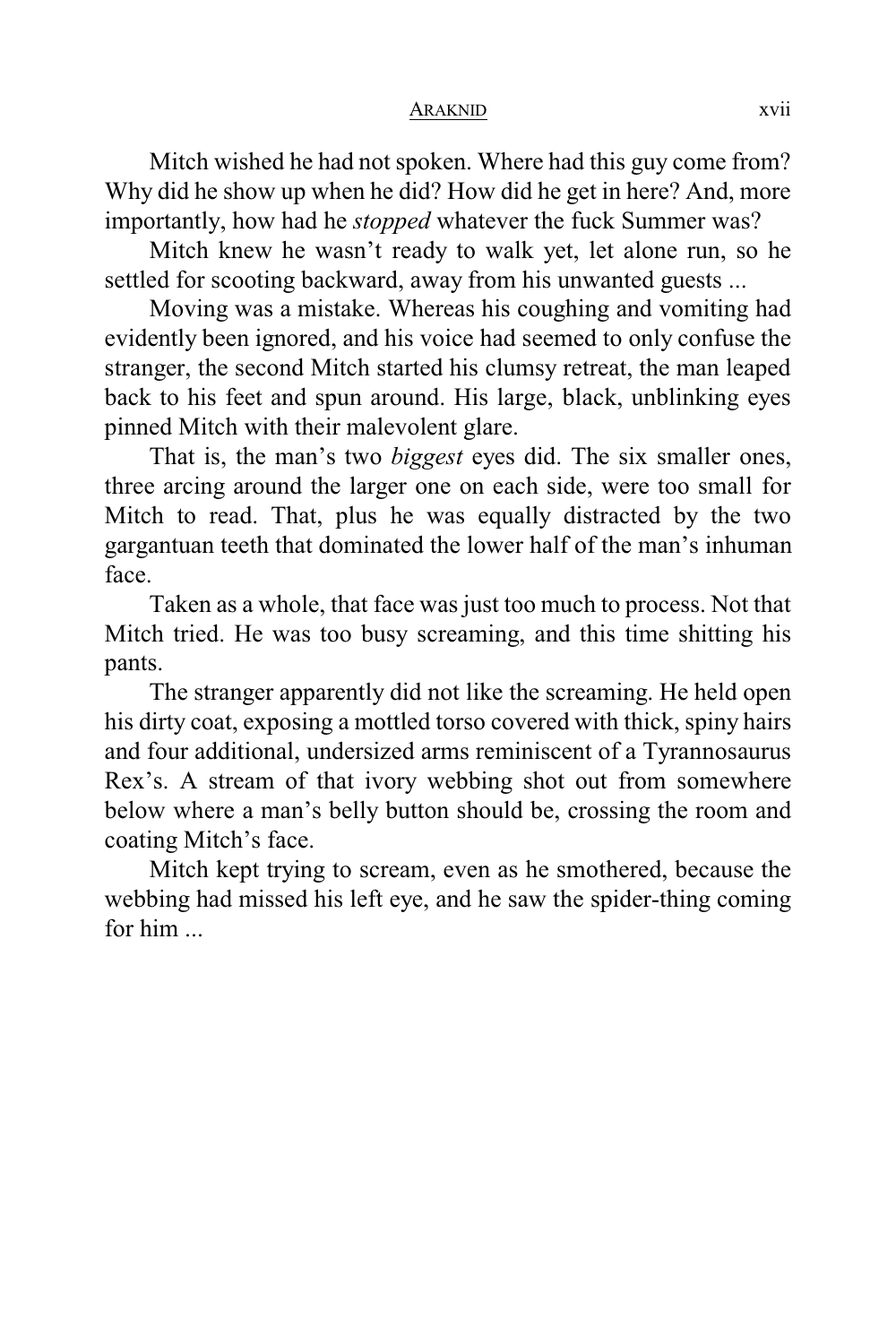# **ONE**

The dead man lay in the shadows, slumped against the fence behind the hedge and out of sight from the main street.

The cat, a mangy stray that had been lurking about the neighborhood for weeks, crept closer. The animal knew carrion when she smelled it, and it had been a full two days since she had caught her last bird. She was hungry. This was food.

And yet, something about the body set the cat on edge. Not that it took much; cats tended to be skittish by nature, particularly homeless ones. She wanted the food, but the hair along her back rose and would not relax.

The cat looked around, her ears twitching every which way. A big dog dozed on the stoop across the street, a chain around his neck. A little dog yapped from the window of the house next door, but that glorified rat barked incessantly; the cat had learned to ignore him some time ago. Two birds chirped in the tree above — oh, how she would love to bring down those strident fliers! A car drove by, the big metal thing going too fast for concern.

The cat's gaze returned to the dead man. She licked her chops, her whiskers twitching in concert, and took a tentative step closer.

The body did not move, of course. The man was dead. The cat knew this. And yet ...

She played this game for nearly half an hour. One step forward, stop and look around, two steps forward, then arch her back and retreat a step. Over and over. There was a duffel bag lying next to the body; she paused to investigate this for a while.

Finally, she drew close enough to give the body a tentative poke with her forepaw, then retreated again.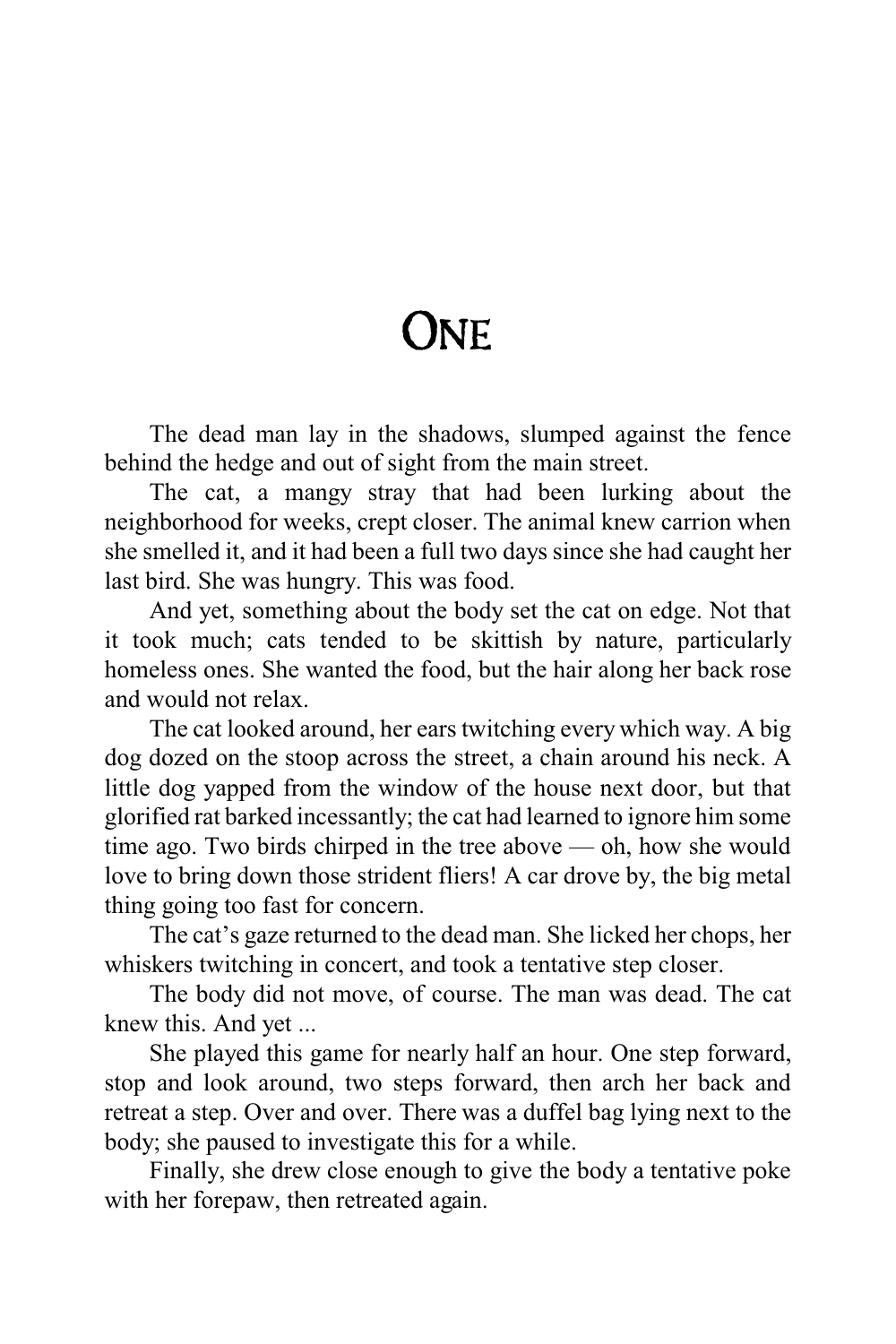The body did not move.

So the cat closed the distance once more, hunched over, looked around one last time, then opened her jaws to take a bite.

And the dead man grabbed the cat by the scruff of her neck.

The zombie lifted the animal to inspect it closer. Modern lore taught that "scruffing" a cat virtually paralyzed them. The zombie had even seen a video on YouTube where a vet put a binder clip on the back of the cat's neck, and it was like turning off a robot.

Not so in this case; the cat went berserk. Hissing, spitting, growling, and scratching at him for all she was worth, the terrified little furball twisted and turned in a desperate attempt to escape the dead man's grasp.

The zombie held the cat away. The last thing he wanted was to have to explain any scratches he might receive. He also wanted to make certain she wasn't wearing a collar or any other indications of ownership. He had been watching this cat since it appeared on their street, but he wanted to be extra sure.

The cat grew noisier, showing no signs of wearing herself down. The large dog on the stoop across the street lifted his head and guffed a few times.

He needed to finish this before the yowling drew unwanted attention.

The zombie lifted his other hand and smacked the cat atop her head. Just hard enough to stun her, not to kill her.

He needed her alive. For a few more seconds, anyway.

Trey Matthews took the dazed animal's hind legs in his free hand, turned her sideways ... and sank his teeth deep into the cat's belly.

\* \* \*

*A web ...*

*Trey, sitting behind a hedge ...?*

*A man hovering before a fire, speaking something like French, but not ...*

*"*Leve, araknid ...*"*

*A spider ...*

Alistaire Bachman rarely dreamt.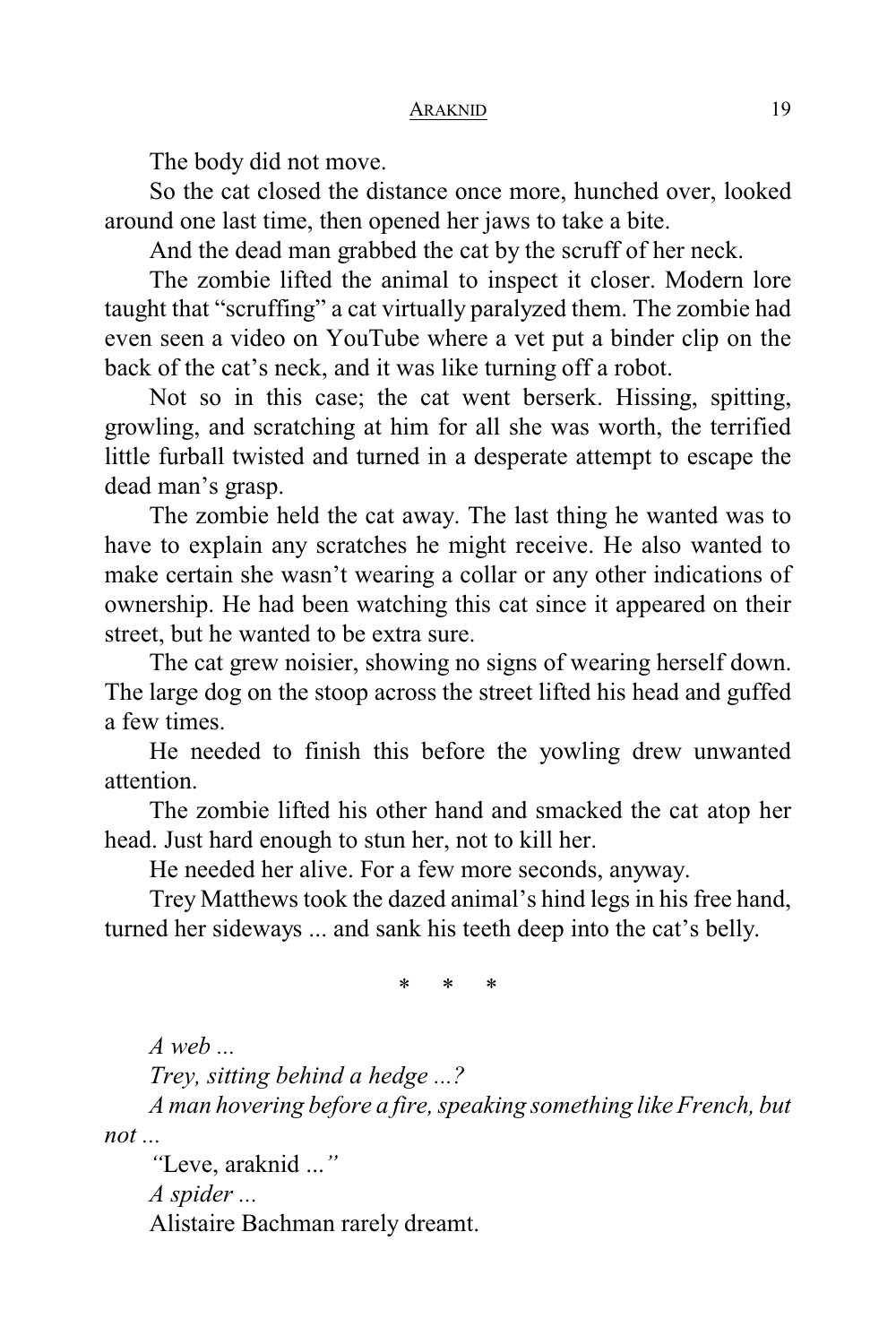Months or even years might pass between them; for him, the hours of daylight were more like unconsciousness than sleeping. And when he did dream, he almost never recalled the details upon waking, but would be left with lingering impressions that occupied him for days to come.

These scarce "feelings" almost always proved apropos to events in his very near future, important events. Such an occasion preceded their first meeting with Trey's sister, an encounter which led to their gaining the third member of their Triumvirate. Another dreaming incident helped them locate Trey here in this world, where Alistaire and Sean found themselves drawn into the bodies of college students Neil Carpenter and Mark Hudson.

The latter example was, in fact, the only time Alistaire had dreamt since crossing over to this world ... until now.

The erratic images persisted in more rapid succession, flitting through the darkness of Alistaire's mind:

*Trey, with blood on his face, all around his mouth—*

*The man over the fire again, his dark face hidden except for a malignant smile and piercing, bright blue eyes—*

*"*Obeyi, araknid ...*"*

*The face of a very large spider — a tarantula, perhaps— Trey shaking his head— A large spider— "*Obeyi, sèvitè ...*" A web— Trey— A spider— "*Obeyi, esklav!*" Trey! ... and then Alistaire's mind slipped back into oblivion.*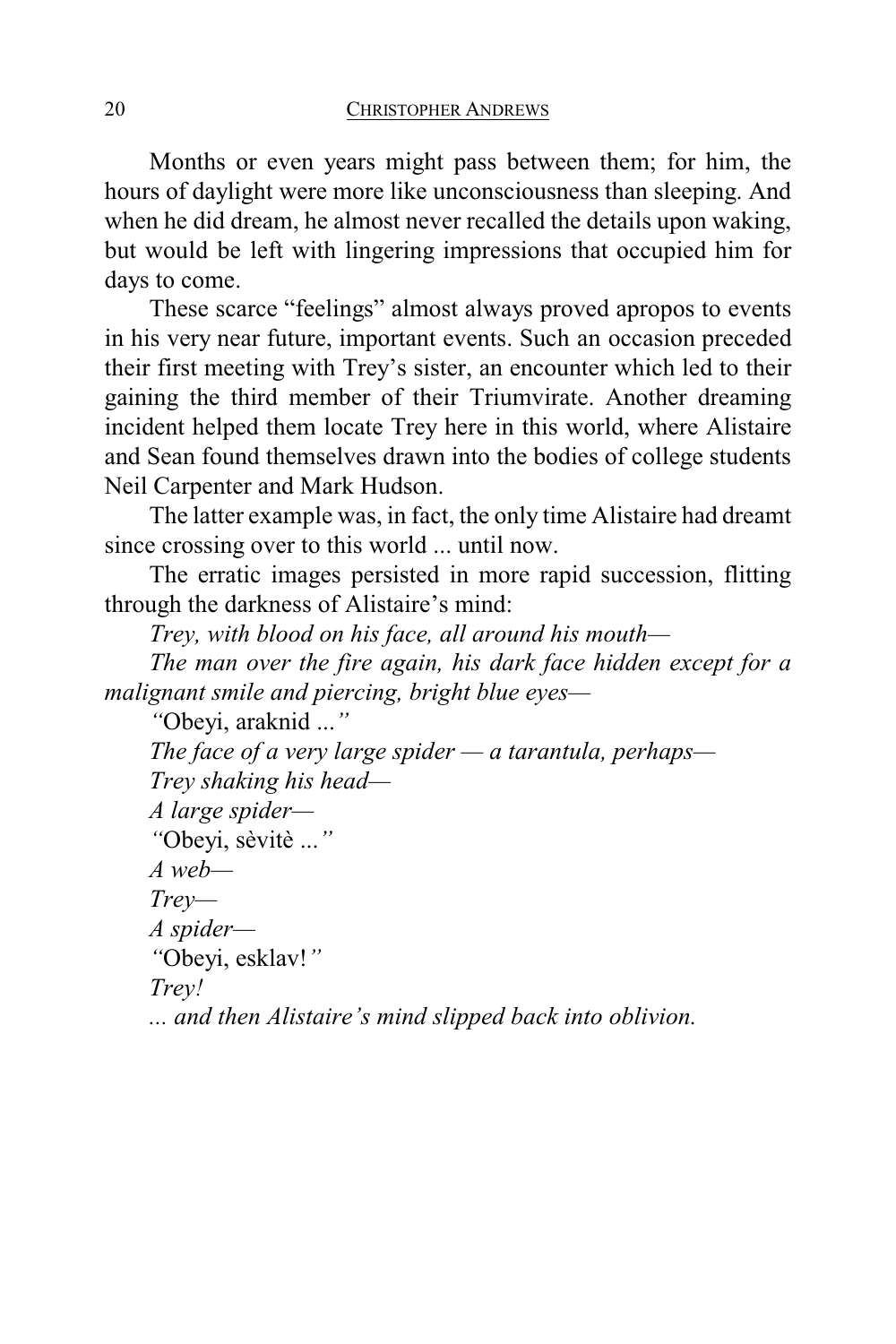# Araknid

Available now!